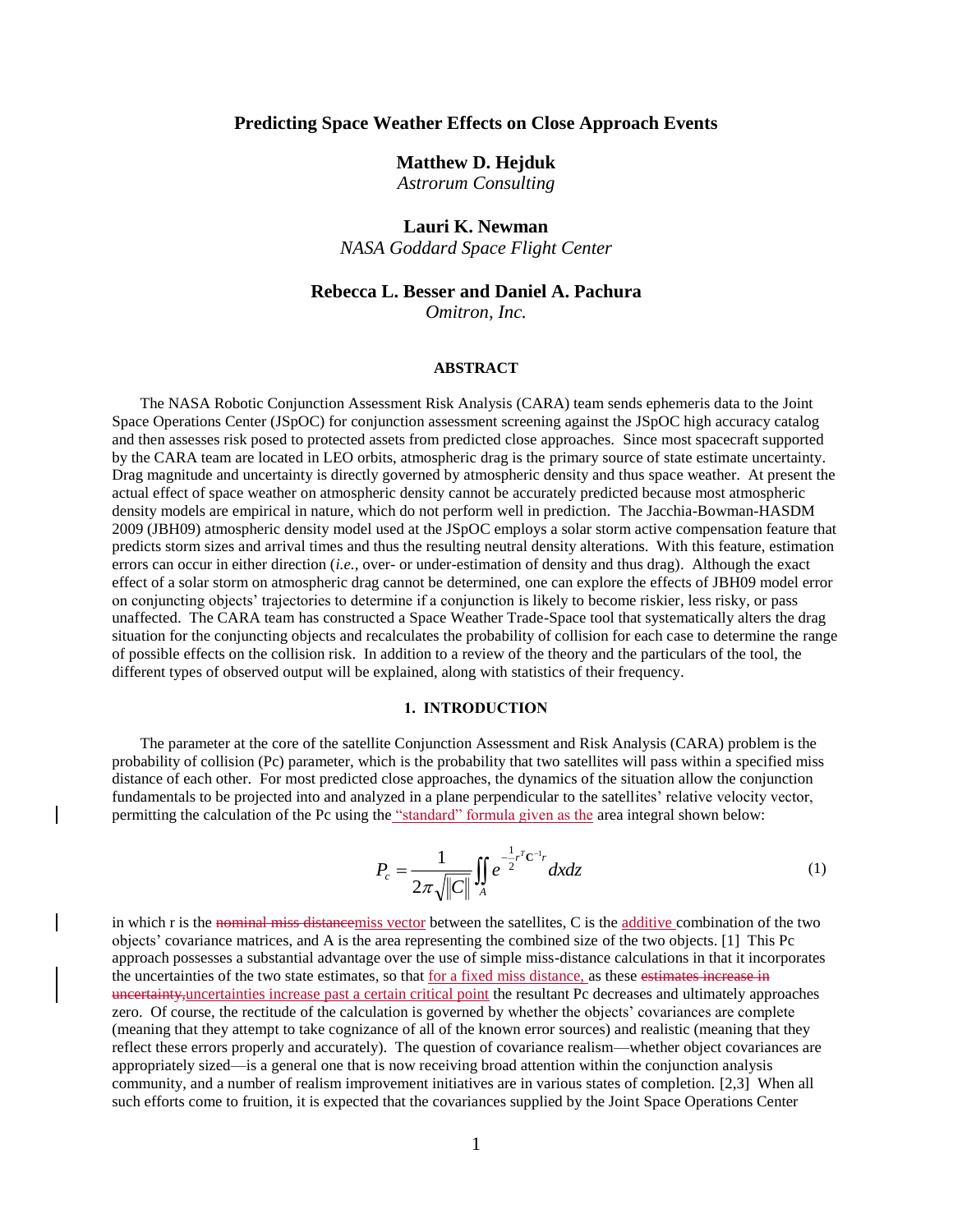(JSpOC), both in their circulated form and through realism enhancements that can be applied at the receiving end, will constitute a quite reasonable representation of the state estimate error.

One area, however, that presently lacks robust error representation is active solar storm modeling. One reason this is true is that solar storm prediction modeling is a relatively new addition to routine space operations; as it became a routine feature of the JSpOC operational atmospheric density prediction model (JBH09) in the summer of 2013, there has not been a large amount of subsequent historical solar storm data from which to evaluate the model's behavior, and there have been no substantial studies of this to date.<sup>1</sup> Despite this lack of study emphasis, solar storm situations present particularly trying situations for CARA operations. Very large changes in atmospheric drag can be experienced between state estimate updates, and these changes can drive similarly large changes in the calculated Pc, stymieing the risk assessment process. In situations where some sort of active risk mitigation, such as a satellite maneuver, is being considered, the large changes in state estimates brought on by solar storms could actually make a post-remediation close approach situation more risky than if there were no remediation performed at all. In viewing the situation from the owner/operator's point of view, what is needed is some sense of whether it is reasonable to take action (to remediate or elect not to remediate) based on the data at hand, or whether there is likely to be benefit to waiting for further updates, even though not acting right away will typically make the remediation process more rushed and frenetic. In short, some method is needed for determining how sensitive a particular conjunction is to changes in atmospheric drag so that the owner/operator can have a better sense of whether actions they are considering at any given moment are likely to be definitive or could become more dangerous.

The present paper is organized in the following way. First, the general concepts of atmospheric drag and atmospheric density estimation will be treated, with special emphasis on the estimation problem in the presence of a solar storm. Next, the question of the sensitivity of conjunction assessment solutions to atmospheric density will be addressed and the Space Weather Trade-Space (SWTS) tool developed to explore this sensitivity will be discussed. Next, different "canonical" sensitivity response types will be described and shown, along with statistical data that document the relative frequencies of the different types. Finally, some concluding remarks will be offered on both the helpfulness and limitations of the tool, as well as suggestions for future work.

#### **2. SATELLITE DRAG ACCELERATION, ATMOSPHERIC DENSITY, AND SOLAR STORMS**

Satellite drag acceleration is the principal non-conservative force that affects low-Earth orbit (LEO) objects, which are defined as those satellites having a period less than 225 minutes. Drag acceleration is given by the relationship:

$$
a = \frac{1}{2} \rho \frac{C_D A}{M} V^2
$$
 (2)

in which  $\rho$  is the atmospheric density,  $C_D$  is the drag coefficient, *A* is the satellite frontal area, *M* is the satellite mass, and *V* is the satellite velocity relative to the atmosphere. The group of terms  $C<sub>D</sub>A/M$  is called the ballistic coefficient and is often treated as a unit because for many objects, none of these terms is individually known; so the OD process treats them as a grouped unit and solves for this ballistic coefficient. To do this, as Eq. 2, makes clear, one must have estimated values for the satellite's relative-to-atmosphere velocity and the expected density of that particular portion of the atmosphere. Since these three terms (atmospheric density, ballistic coefficient, and velocity) are all multiplied together, all of them can influence the atmospheric drag calculation substantially. It is also clear that, because they are part of a product, atmospheric density and ballistic coefficient can serve as proxies for each other: if one is curious about the effect on a satellite's orbital dynamics if the atmospheric density were, say, twice as large, this could be investigated (in controlled circumstances) by making the ballistic coefficient twice as large. This aliasing between atmospheric density and the ballistic coefficient will become important in a later part of this paper in which dynamical sensitivity to atmospheric density will be explored.

 $\overline{a}$ 

 $1$  A broad investigation of the error behavior of the JBH09 model was recently executed and formed the basis for improvements to the JSpOC system's consider parameter assignment to the drag variance term of its covariances. However, while this investigation did examine some solar storm data (*i.e.,* situations when the disturbance storm time [Dst] index decreased below -75), the evaluation was a high-level treatment that did not consider how the errors evolved over the storm's cycle and whether there was an estimation bias.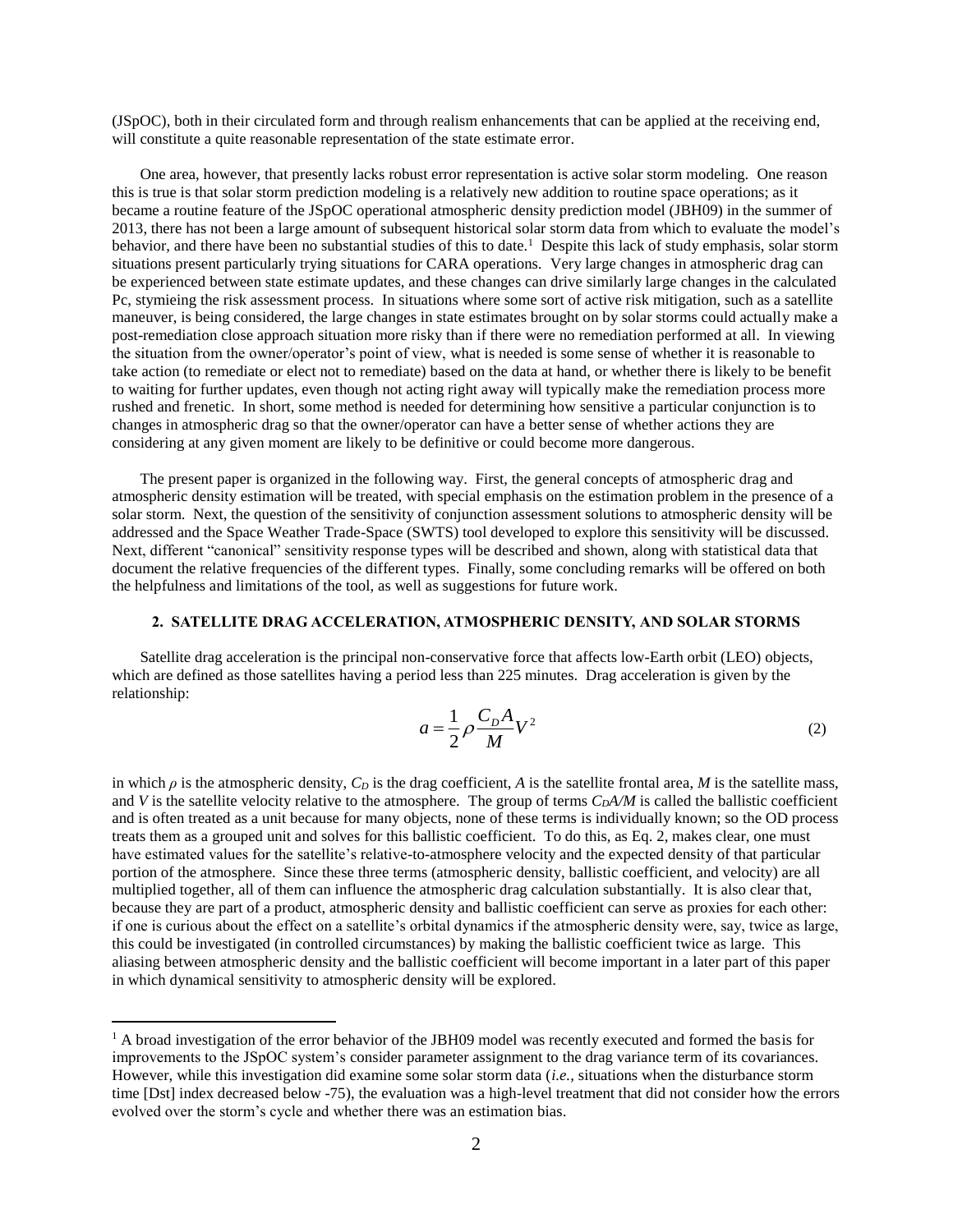The process of estimating atmospheric density from empirical models, which is the form of model presently used in satellite operations, divides itself into two parts: one that models quiescent density (subject to routine solar, diurnal, and seasonal variations) and a second that models disturbed density, in which solar storm ejecta exert influence. In quiescent periods, nearly all of the atmosphere's heating comes from absorption of extreme ultraviolet (EUV) radiation from the sun; so indices that reflect the amount of EUV received by the atmosphere can be fit through empirical models to actual density measurements and a reliable relationship established. To predict future atmospheric density values, one works from future predictions of the solar EUV indices; because these change slowly (with the eleven-year solar cycle), they can be and are predicted from autoregression fits of past data.

Solar storms affect atmospheric density through a separate process called Joule heating; solar storm ejecta are mostly deflected away from the Earth by its magnetic field, but some of the material does enter through the polar regions (called the "polar cusp") and directly interacts with the atmosphere, causing heating due to gas ionization and other molecular interactions. These heating activities are correlated with disturbances in the Earth's magnetic field, measured by the older Kp/Ap geomagnetic indices and the newer disturbance storm time (Dst) index. The empirical modeling approach is similar to that for EUV heating in that empirical functional forms are used to establish a relationship between the observed geomagnetic indices and actual atmospheric density measurements, and the established correlation can be used to calculate density values using the geomagnetic indices as inputs. This approach, while functional, has always remained low-fidelity because the indices are always "chasing the action" of the solar storm and because the traditional models lack a real predictive value: the fact that a large solar storm has taken place can be known approximately ten minutes after eruption (the light-time from the sun to the Earth); but because it can take some 50 hours for the storm ejecta to reach the earth and begin to change the observed geomagnetic indices, satellite propagations more than 50 hours into the future will have extremely incorrect atmospheric density (and therefore drag) predictions past the point at which the storm ejecta reach the atmosphere.

The JSpOC's deployment of the JBH09 atmospheric density model has greatly ameliorated this situation by including a sub-model that attempts to predict solar storm timing and morphology from radiometric rather than geomagnetic indices, meaning that these predictions can be made 10 minutes (rather than 50 hours) after eruption and thus applied to satellite propagations essentially as soon as the storm has been detected. The particular submodel incorporated into JBH09 is the *Anemomilos* model developed by Space Environment Technologies. [4] While the actual methodological operation of the model is complex, as an abbreviated summary it uses the observed (x-ray) magnitude of the flare to determine the mass of the ejecta and therefore the size and severity of the storm; it uses the intensity of the flare as a proxy for acceleration and thus the integral of this to determine flare velocity, which can be used to determine when the storm will arrive; and it uses the solar position of the storm (heliospheric latitude and longitude) to determine whether the storm will actually intersect the Earth and cause a disruption. From these values, the model selects a template that determines the Dst values versus time from storm initiation to conclusion, and these predicted values feed the Joule heating portion of the JBH09 modelling, which will thus generate atmospheric density estimates.

The operational fielding of this sub-model is a major development in that routine space operations now possess a capability to predict and incorporate the expected effects of solar storms days before they actually reach Earth. Ironically, however, one is in a somewhat worse position in trying to determine the effect of the resultant change in atmosphere on the evolution of predicted satellite close approaches due to the potential for mismodeling of the solar storm. Without active storm compensation, one could be virtually certain that, during a solar storm, the actual amount of atmospheric drag experienced by the object would be greater than what the quiescent model would have predicted; one could then analyze the conjunction assuming an increased drag level to determine the probable effect on the dynamics. With active solar storm compensation automatically included in object trajectory predictions by the JSpOC when it propagates the object states and computes the time of closest approach, the overall magnitude of the drag modeling errors is typically expected to be smaller,<sup>2</sup> but one can no longer be sure of the manner of the mismodeling: the actual drag could now be either larger or smaller than the prediction, so the effect on the dynamics of both larger and smaller drag values must be assessed. This ambiguity of error direction complicates the error assessment process, and the lack of some sort of actual error function or model might lead one to conclude that

 $\overline{a}$ 

<sup>2</sup> But in a somewhat unexpected way this is not always true. In some cases the *Anemomilos* model will predict a storm that does not in fact materialize (it either turns out to be much less powerful than the predictions testified or the storm trajectory is incorrectly modeled and the storm ends up missing the Earth), and in such cases the model error is much larger than the predictions for the quiescent case.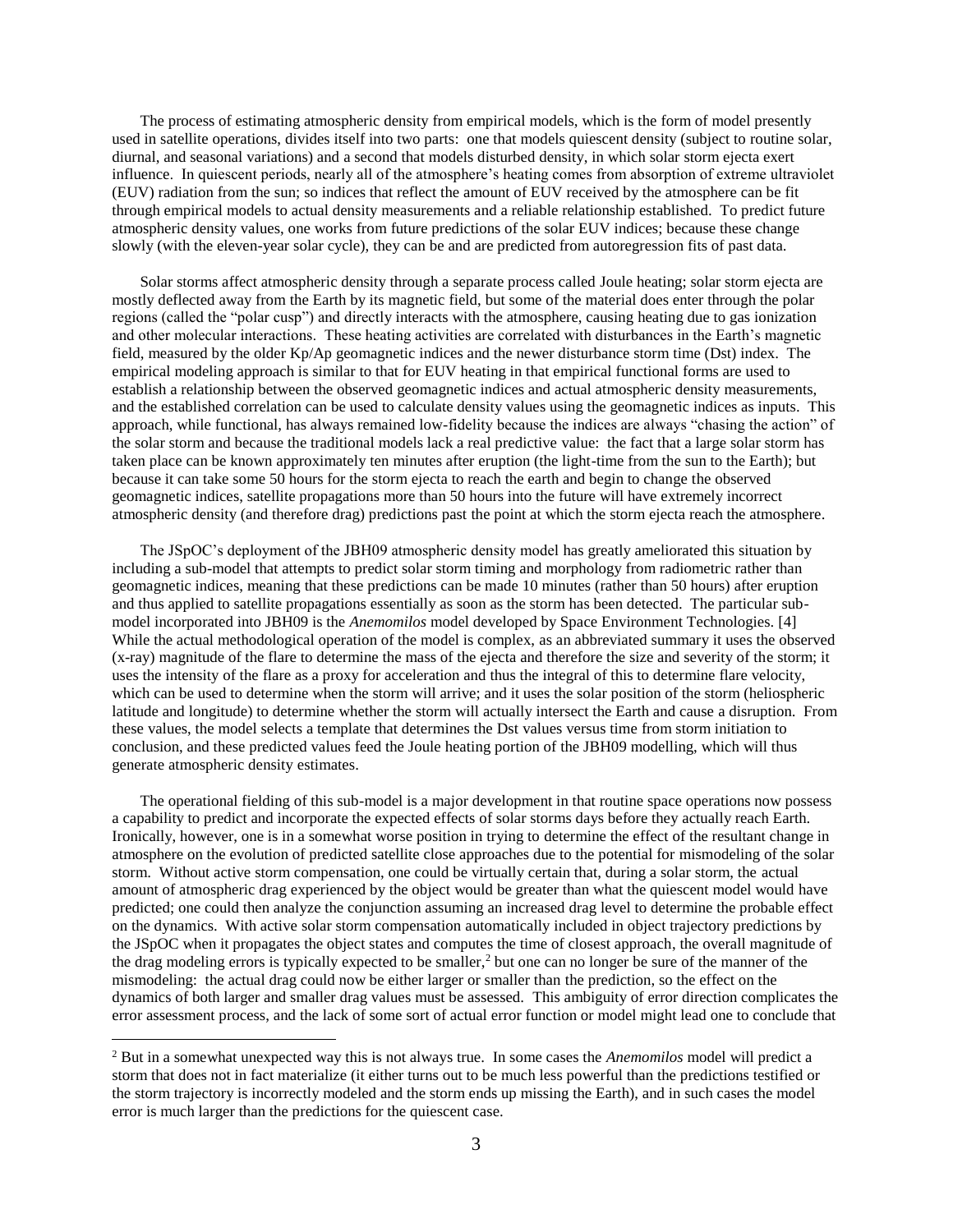really nothing of value can be done for model error assessment. On the contrary, given the manner in and timelines by which conjunction risk assessment decisions are made, there can be considerable value in determining the sensitivity of a particular event to atmospheric drag mismodeling. If the event is *not* sensitive to variations in the atmospheric drag, then the owner-operator can act with increased confidence on the information presently at hand, knowing that failures to model an upcoming solar storm correctly will not appreciably affect the conjunction risk assessment. If the event is in fact sensitive to the drag modeling, then the particular effects of mismodeling cannot be assessed; but if the former situation inheres in a considerable number of cases, then there is operational benefit to a tool that can assess this sensitivity.

### **3. ATMOSPHERIC DRAG SENSITIVITY AND THE SPACE WEATHER TRADE SPACE (SWTS)**

As mentioned previously, Eq. 2 shows that the atmospheric density term and the ballistic coefficient are coupled as a product, meaning that the effect on a satellite's dynamics of modifying one of these parameters can be emulated by a modulation of the other. It is relatively cumbersome to try to insert into a pre-packaged propagator an altered version of the output of an atmospheric density model, but it is quite straightforward to alter the satellite's ballistic coefficient and, using this altered ballistic coefficient in propagation, examine the effect on the satellite's position and the conjunction's Pc. A simple analytical procedure thus suggests itself: to vary systematically the ballistic coefficients of the primary and secondary satellites of a conjunction, in a nested and gridded manner, to observe the effect on the overall Pc for each pair of modifications and to extract from this the sensitivity of the overall event to changes in the atmospheric density. It is important to vary the ballistic coefficients of the primary and secondary satellites independently because these two satellites may inhabit different orbit regimes and thus be differently affected by relative changes in the atmospheric density: a solar storm could have a large effect on one satellite's dynamics and rather little effect on the other.

While the concept itself is simple, there are subtleties of implementation that should be noted. First, given the more modest type of outcome desired by the analysis, namely the degree of sensitivity of the conjunction to atmospheric density mismodeling rather than any absolute evaluation of modeling error, it would at first seem to be acceptable to use any reasonable atmospheric density model for the investigation. However, it must be remembered that the JBH09 solar storm model is the only operational model presently able to make time-phased adjustments to the density to model a predicted storm that has yet to appear in the Ap/Kp indices; so it is only this same model that should be used to determine the sensitivity to atmospheric drag of an event that may occur during the solar storm compensation period—such an event may not even register at all with a model that does not contain this feature. Second, one must determine the degree to which the ballistic coefficient should be altered in both directions, and the granularity of alterations, in order to reveal the full morphology of the behavior and thus illuminate the trade-space. To get a sense of this, one should first explore the full range of atmospheric density values that can be produced by a robust atmospheric model. The output given in Figure 1 below was generated from the Jacchia 70 model for a 600 km altitude at six different F10bar values (the 58-day moving average of the 10.7cm solar radio flux parameter) and the levels of F10 and Ap values shown on the x and y axes, respectively. Output total atmospheric densities are given by the contour colors as  $log 10$  density values (in kg/m<sup>3</sup>).

One can see that there is a total variation in density across all the response plots of a little more than two orders of magnitude, and even these probe the very extremes of the model's response; so there would be no reason to vary the ballistic coefficient more than a total multiplicative range of an order of magnitude of increase and decrease. In experiments with different ranges of scaled ballistic coefficients, it was determined that a multiplicative variation range, in log space, of an increase and decrease of the ballistic coefficient of half an order of magnitude for both the primary and secondary was adequate to reveal the morphological features of the dependencies and allow categorization into a particular response type.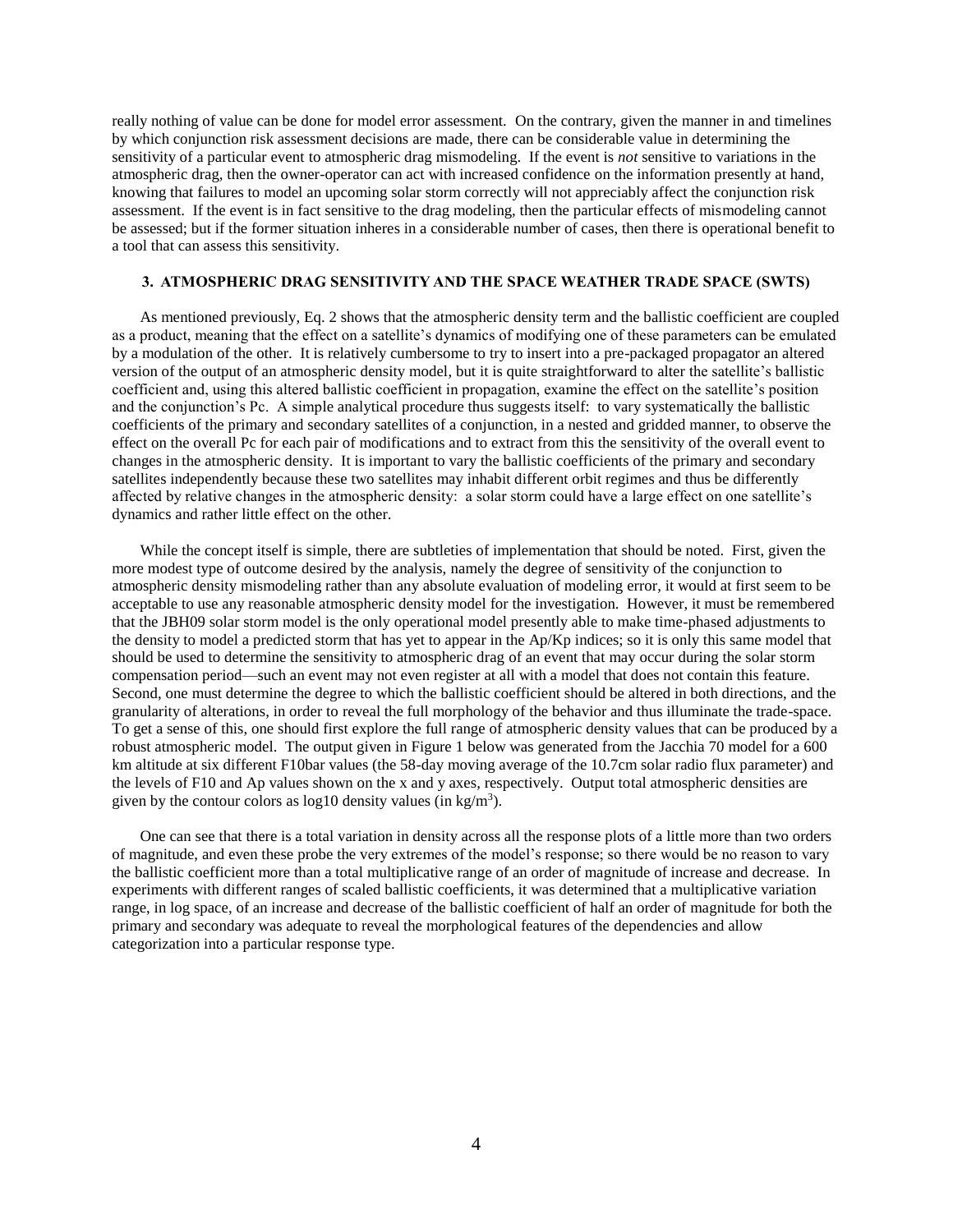

**Fig. 1: Modeled atmospheric density values as a function of F10, F10bar, and Ap**

Therefore, to construct a tool that allows the determination of sensitivity of an event's Pc to drag mismodelling, capitalizing on the coupling of atmospheric density and ballistic coefficient into one product, vary systematically the ballistic coefficients of the primary and secondary satellites of a conjunction within half of an order of magnitude, in a nested and gridded manner, to observe the effect on the overall Pc for each pair of modifications and to create a plot showing the sensitivity of the overall event to changes in the atmospheric density. CARA has followed this paradigm to build such a tool—the SWTS utility—to generate such sensitivity plots.

#### **4. SWTS RESPONSE CATEGORIES AND EXAMPLES**

The ability to generate a SWTS plot was implemented in CARA software and deployed operationally about eighteen months ago. A SWTS plot is produced whenever a conjunction event's Pc exceeds 1E-05; once this has happened, SWTS plots are generated for the event after each screening data update until the event time of closest approach has passed. Since this capability became operational, about 16,000 such plots have been produced. Examining this historical output, one observes that the results set can be categorized into three general types that further map into particular operational interpretations. A description of each of these categories, along with an example SWTS plot, is given in the following discussion.

Fig. 2 illustrates an "on-ridge" SWTS plot, which is the most frequently encountered result category and, fortunately, the most operationally enlightening. In these plots, the nominal Pc is located at the center of the graph, and each axis gives the factor by which the primary or secondary satellite's ballistic coefficient was shrunk or expanded. The contour colors represent the resultant Pc value for the encounter given the modified ballistic coefficients. In interpreting such a plot, what is important is not the actual calculated Pc values but the overall behavior of the contours and the location of the nominal Pc with respect to these countours. In an "on-ridge" situation, the nominal Pc is positioned on or very near (within half an order of magnitude in Pc space) the highest contour swath. This means that if the atmospheric density value predicted by the model is incorrect to some degree,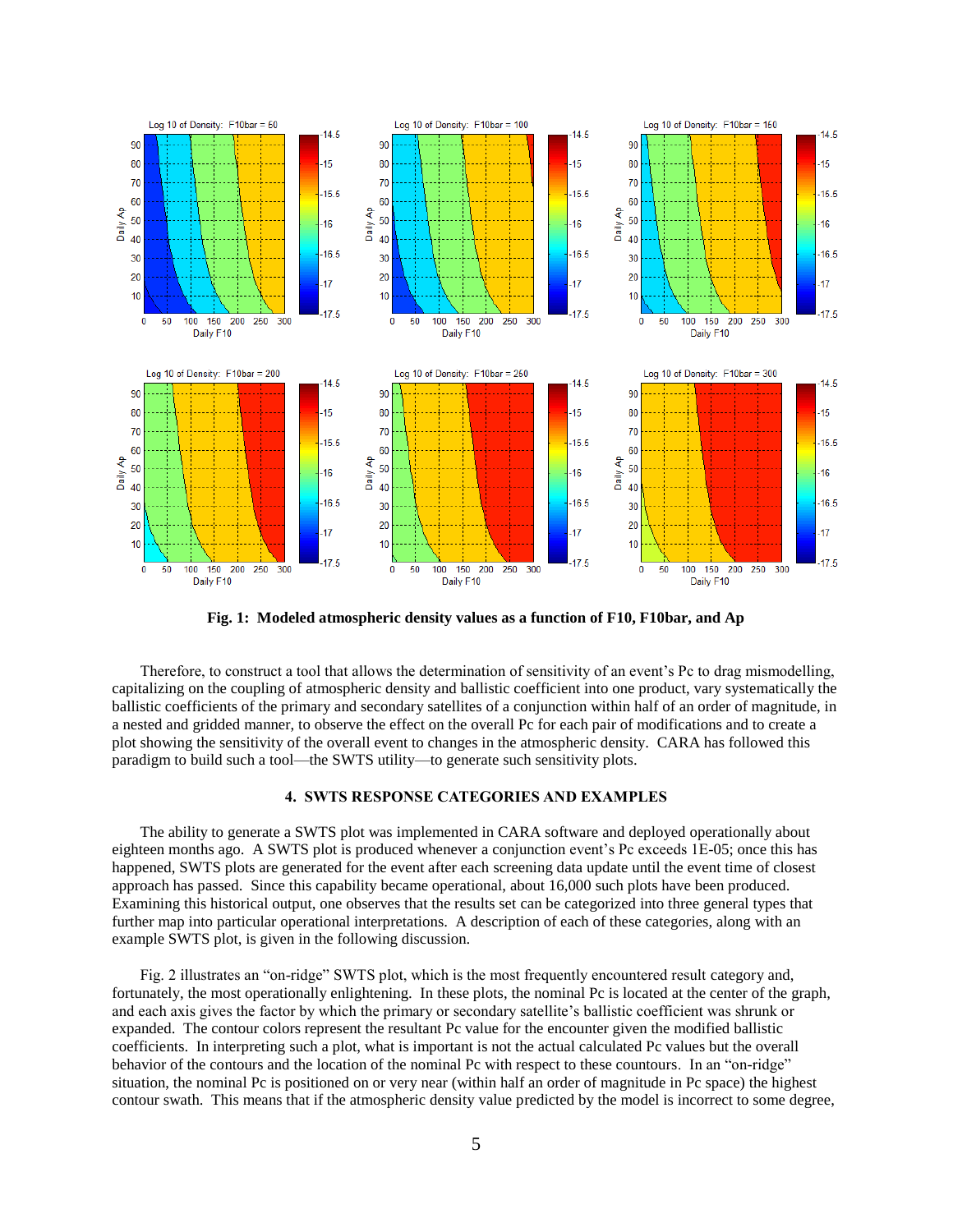and thus the "true" Pc point is actually someplace on the graph other than in the very center, the Pc will be either the same as or lower than the nominal, but it will not be higher: the CA event risk will only decrease with atmospheric density model error. While of course it would be nice to have a model that lacked that error so that the owner/operator can make a remediation decision based on the true risk, in the above case he can act confidently on the information that he has, knowing that atmospheric density mismodeling will not make the situation worse than it appears presently. Of course, if new tracking data and a new OD set for primary and secondary are obtained, the entire solution may be different; and in such a case the Pc value may in fact increase. However, this increase is not driven by density mismodeling but by an improved knowledge of the actual situation fed by more recent tracking data.

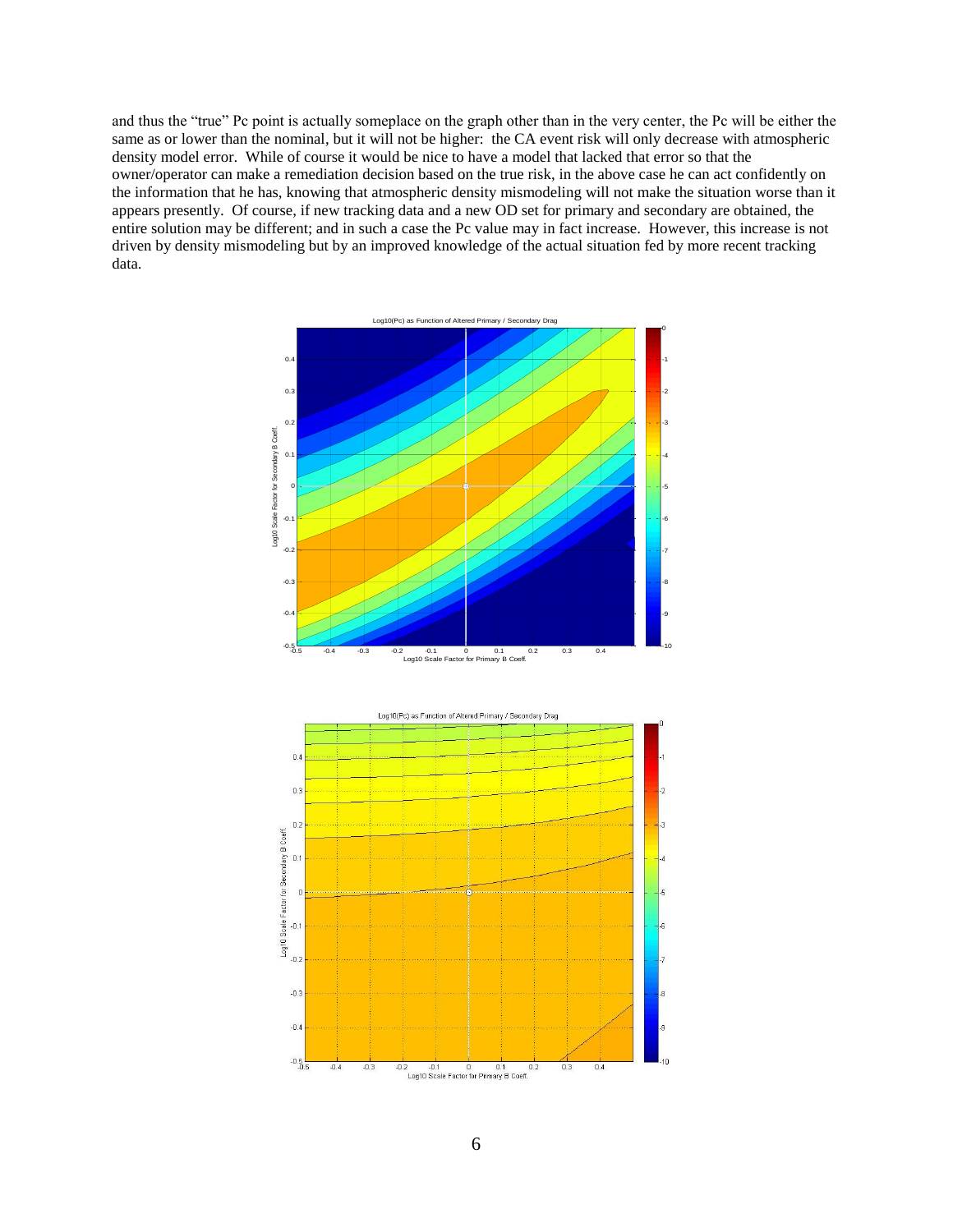## **Figs. 2 and 3: SWTS plot for an "on ridge" (above) and "flat" (below) situations**

Fig. 3 illustrates a "flat" situation, defined here as a plot with a total Pc variation less than an order of magnitude. Relatively uncommon, such a situation can be given essentially the same operational interpretation as an "on ridge" plot: atmospheric density mismodeling will not have a worrisome effect on the event risk; in fact, in this situation it will not have really any effect at all. In such a situation, one can counsel the owner/operator to make remediation decisions based on the information at hand, without additional worries about atmospheric density mismodeling.

Fig. 4 gives an example of an "off-peak" situation, in which there is more than an order of magnitude's total variation in the Pc throughout the plot and the nominal position is more than half an order of magnitude from the maximum value. Here, atmospheric density error could well increase the event risk, in some cases significantly. Density error could also decrease the risk. Because it is not known which effect would be present in any given situation, no useful recommendation can be given to an owner/operator in such a case; and thus here the SWTS is not helpful. However, if situations where it is helpful are prevalent, then the tool has operational value.



**Fig. 4: SWTS plot for an "off-peak" situation**

#### **5. SWTS-RELATED STATISTICS**

A question both of general interest and as an assessment of operational utility is the relative prevalence of the three different SWTS canonical types. The some 16,000 SWTS plots generated to date by the CARA operational tool were analyzed and categorized. CARA protected assets are grouped by orbit regime, and it makes sense to retain these same groupings (given in Table 1 below) for the present analysis.

| <b>Orbital</b><br>Regime | <b>Definition</b>                                      |
|--------------------------|--------------------------------------------------------|
| $LEO$ #1                 | Perigee $\leq 500$ km & Eccentricity $< 0.25$          |
| $LEO$ #2                 | 500 km < Perigee $\leq$ 750 km & Eccentricity < 0.25   |
| LEO#3                    | 750 km < Perigee $\leq 1200$ km & Eccentricity < 0.25  |
| $LEO$ #4                 | 1200 km < Perigee $\leq$ 2000 km & Eccentricity < 0.25 |
| HEO#1                    | Perigee $\leq$ 2000 km & Eccentricity $> 0.25$         |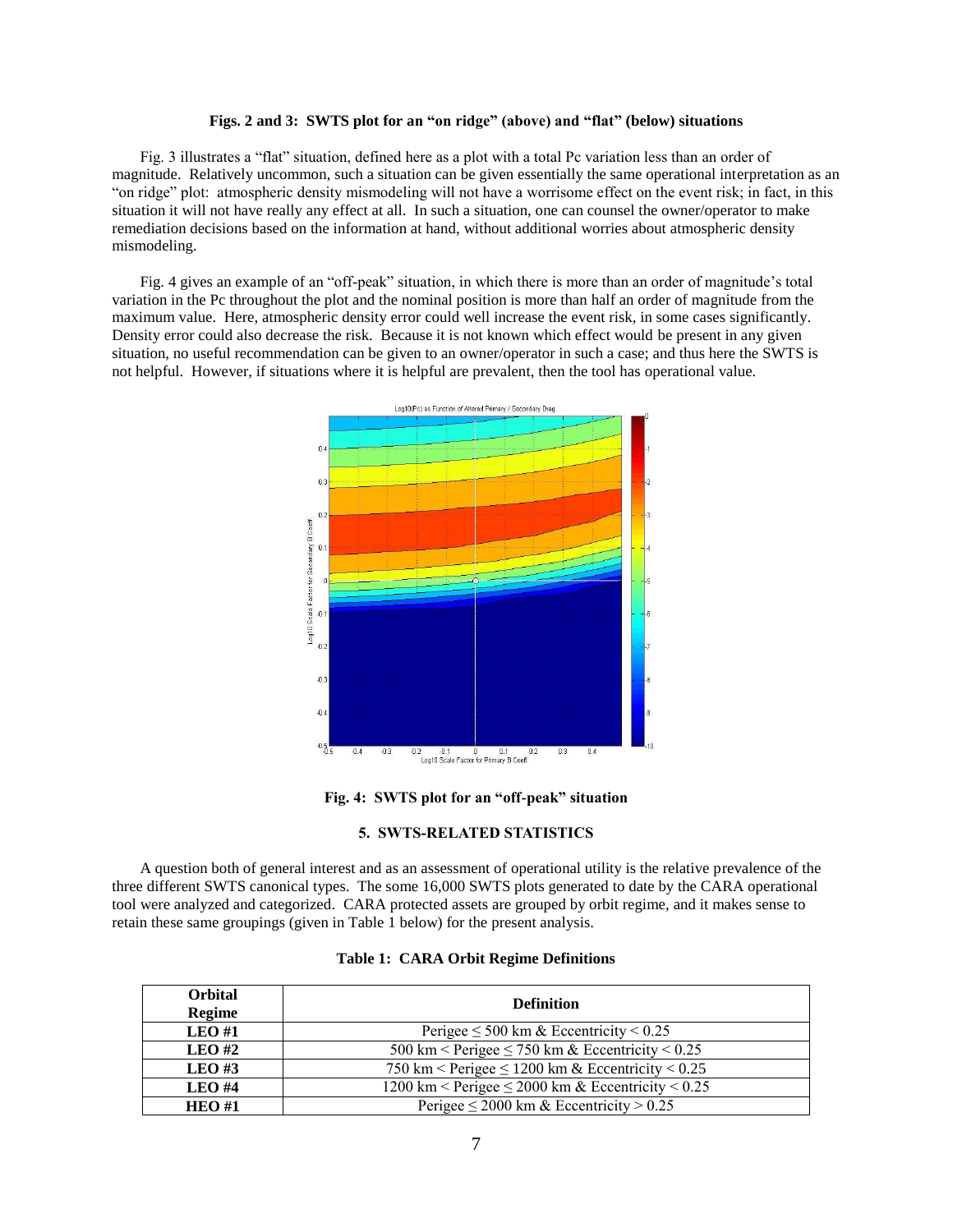

**Fig. 5: CDF plots of MaxPc / MinPc and MaxPc / NominalPc**

Fig. 5 above shows two empirical cumulative distribution function (ECDF) plots of the SWTS database (with trivial results for which the maximum  $Pc = 0$  removed from the sample)<sup>3</sup> showing the distribution of two different qualities: the ratio of maximum Pc to minimum Pc (left side) and maximum Pc to nominal Pc (right side). In each case, the base 10 logarithm of the ratios is what is plotted, so the x-axis renders the differences in "orders of magnitude." In the left-hand graph, setting aside the results for LEO4 and HEO1 (which contain relatively small numbers of samples), one observes that about 80% of the cases have a dynamic range between maximum and minimum Pc of between four and seven orders of magnitude, meaning that most SWTS plots present a "ridged" response situation. It is also clear that only a very small percentage of the SWTS plots are of the "flat" designation: only a few percent show an overall dynamic range less than an order of magnitude. These statistics verify the operational intuition that most conjunctions are sensitive to atmospheric drag and therefore space weather effects; what remains to be determined is whether the typical case is a situation in which the nominal risk represents a level close to the maximum value.

This question is addressed by the right-side graph in Fig. 5, which shows a CDF of the ratio between the maximum Pc in the SWTS plot and the nominal value, which appears at the center of the plot. There is more disparity among different orbit types here; but looking first at the response for regimes LEO 2 and LEO3 (which generate the majority of the SWTS plots due to more protected assets residing in these regimes), sixty percent of the SWTS plots manifest less than half an order of magnitude's difference between the maximum and nominal Pc values, indicating either a "flat" situation, which has already been shown to be rare, or a situation in which the nominal Pc is on a ridge. This latter case, shown here to be the majority result, is, as was stated previously, the most informative: here the owner/operator can be informed that the nominal risk represents an expected maximum; and if this maximum is below a level for which remediation is indicated, then the owner/operator can confidently embrace this conclusion despite any potential errors in solar storm compensation.

 $\overline{a}$ 

<sup>&</sup>lt;sup>3</sup> As was mentioned earlier, SWTS plots are generated for any event whose Pc exceeds 1E-05, and in such cases their generation is continued until the event passes the time of closest approach between the satellites; this practice is used because this event has been a significant event, and there is therefore interest in continuing to monitor it through its life cycle. In a significant number of cases, such events "fall off" during the monitoring period, meaning that the risk drops to a level where the Pc is now smaller than the machine precision of the numerical integrator (around 1E-324 for the MATLAB quadrature function) and thus set to 0. In these cases, the Pc is 0 for every grid point. In principle, these plots could be designated as "flat," as they meet the strict definition for that category; but because they represent essentially discarded situations, it is a better practice to treat them similarly for these descriptive statistics.